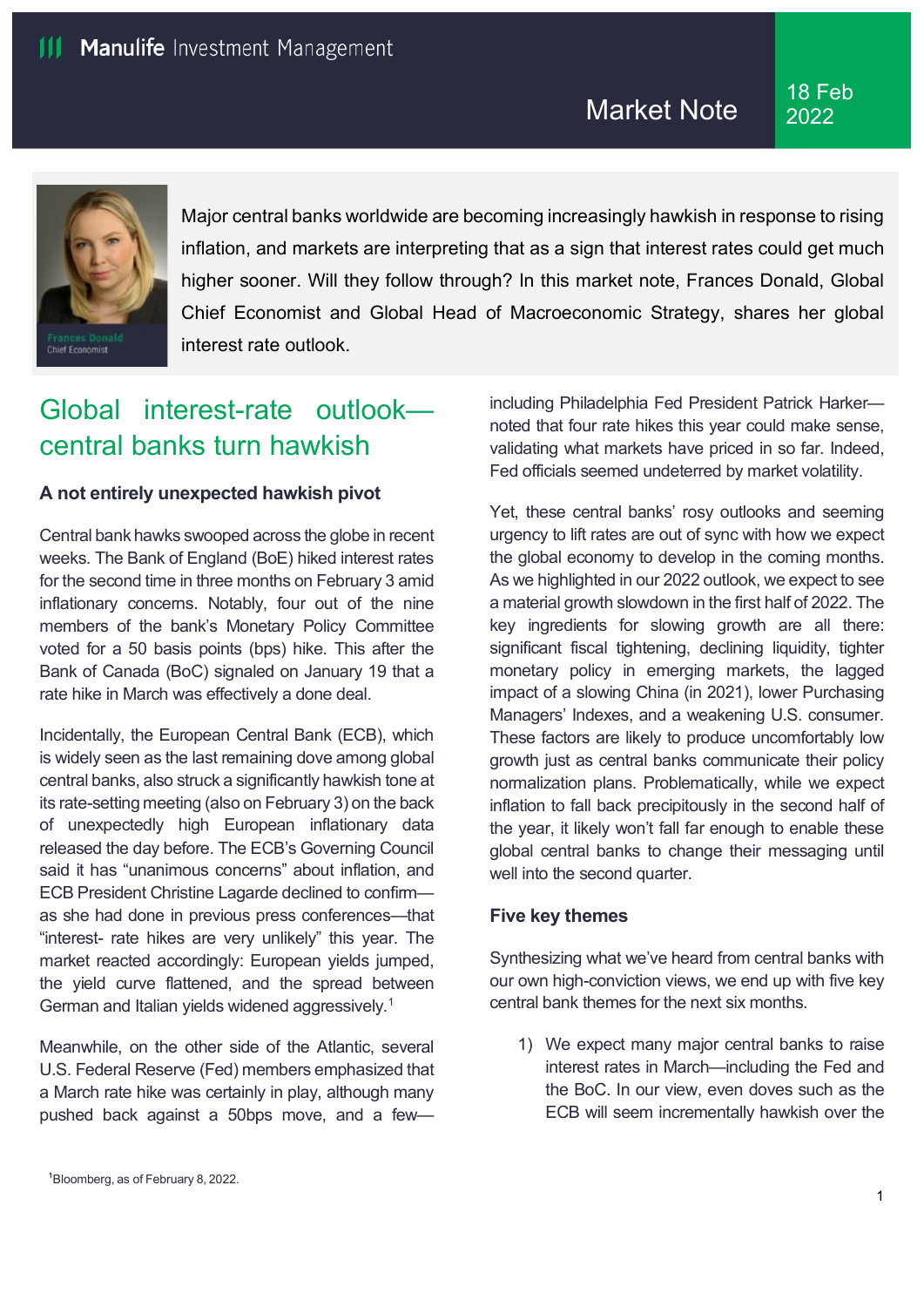next month and a half; it's also conceivable that the BoE could hike rates once a quarter this year. While we don't have a rosy view of the global economy at this point, global central banks have made themselves clear: The rate lift -off is happening.

- 2) Although four out of nine members of the BoE's rate -setting committee thought that a 50bps rate hike was appropriate, we aren't expecting any global central bank to introduce hikes of such a magnitude this year. There are some, however, who have priced in a 50pbs Fed interest -rate hike in March,<sup>1</sup> suggesting that—if our read of the situation turns out to be correct—some of that expectation will need to be unwound.
- 3) Despite being surrounded by central bank hawkishness at this juncture, we continue to expect them to make an important dovish pivot in Q2 as inflation and growth data slows in the coming months (bear in mind that many key economic data is lagging in nature). As a result, we believe the Fed and the BoC will only be able to follow up their March hikes with another one or two hikes before switching to a more gradual, multi -year rate normalization path.
- 4) Until the global central banks make the expected dovish pivot, we should expect U.S. yield curves to continue to flatten, signaling a policy mistake and heightened risks of a more material slowdown in the coming few years.
- 5) We expect real interest rates to rise this year. This is a logical perspective since nominal rates will move higher. In addition, inflation expectations should unwind, particularly after global centrals make a dovish pivot as per our expectation.

There are many good reasons why central banks are keen to normalize monetary policy; however, whether they can implement their plans at the pace they intend to will ultimately depend on how rapidly macroeconomic conditions change.